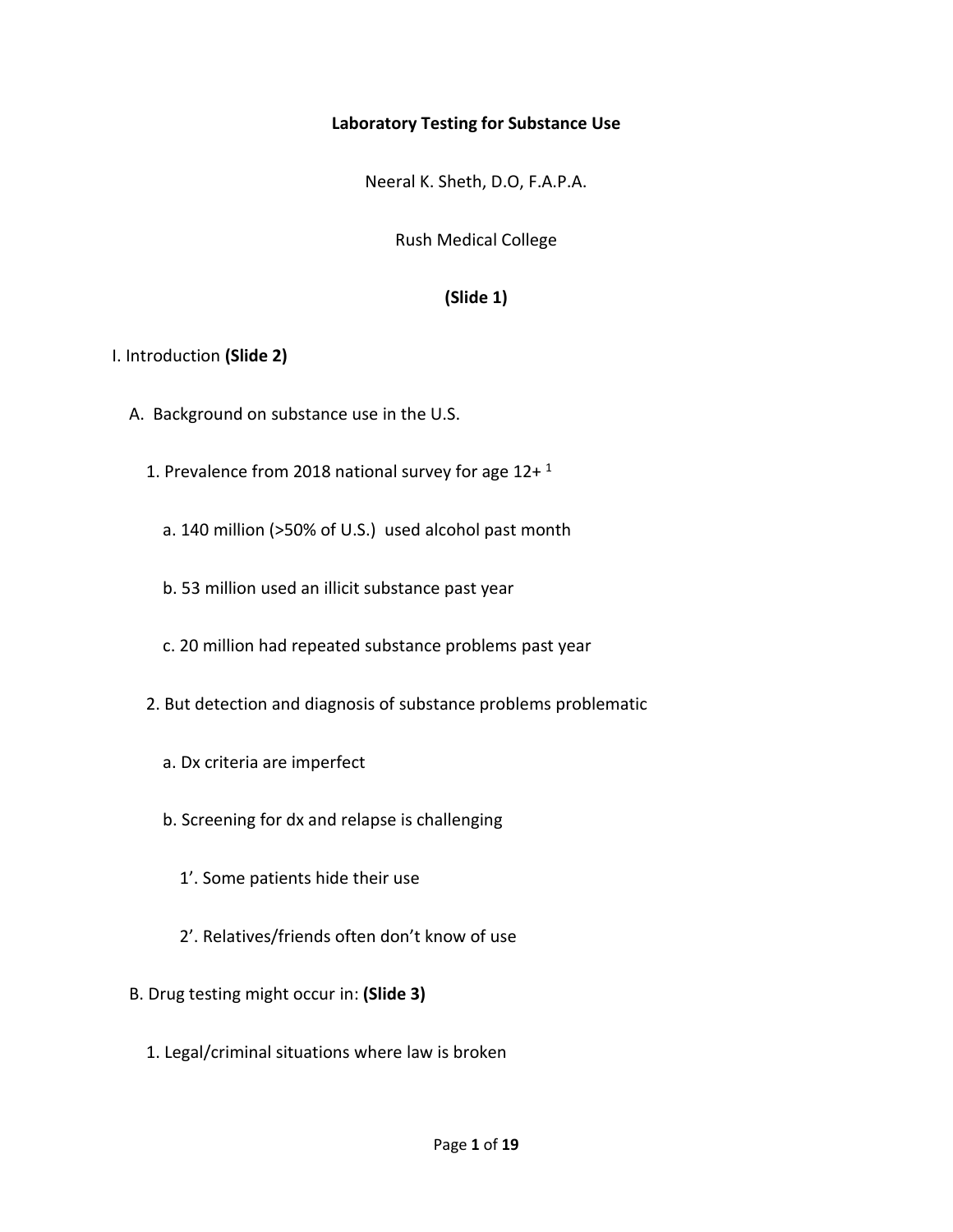- 2. Preemployment or random testing at work
- 3. Athletics to ID performance-enhancing substances
- 4. Medical settings where staff need to know recent use
- C. Physicians need to know: **(Slide 4)**
	- 1. Reasons to test for drugs
		- a. Help direct clinical care<sup>2</sup>
			- 1'. Identify substances in medical emergencies
			- 2'. Support initial diagnosis of a Substance Use Disorder (SUD as defined below)
			- 3'. Monitor abstinence in individuals with a SUD
			- 4'. Monitor adherence in individuals rx'ed controlled meds
		- b. Not used for universal screening or punitively
	- 2. Methods of drug testing
		- a. Urine & blood toxicology: most common in clinical settings
		- b. Less common tests: sweat, saliva, hair & nails
	- 3. Interpretation of urine drug screen (most commonly used)
		- a. Physicians have poor knowledge re: interpretation  $3, 4$
		- b. Standard urine drug screens identify a limited # of drugs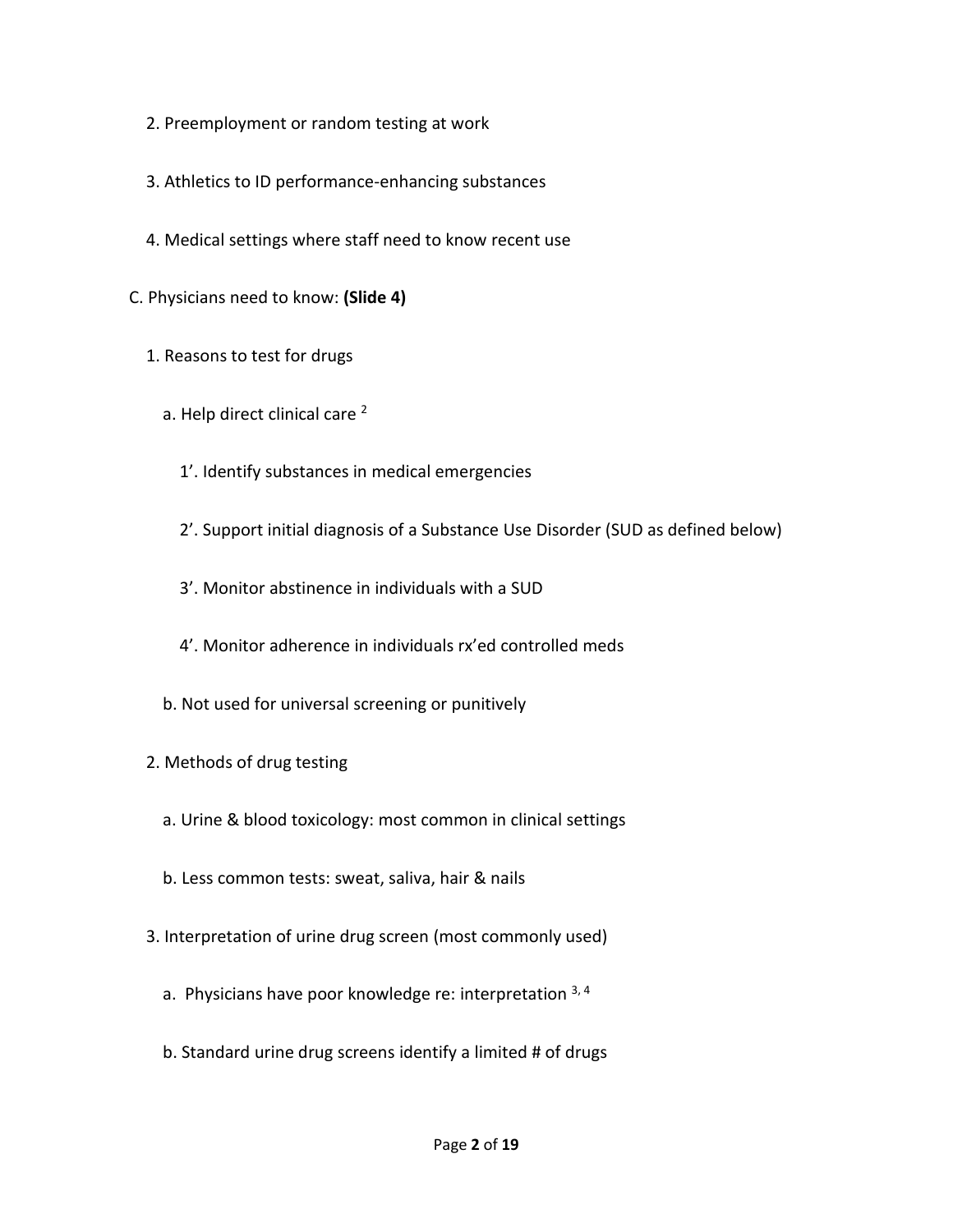- c. May need further analysis to identify drugs not on standard screens
- d. False-positives and false-negatives are common
- D. Therefore this lecture covers: **(Slide 5)**
	- 1. Important definitions
	- 2. Role of laboratory testing in substance use
	- 3. Drug-specific considerations with urine testing
	- 4. Limitations of drug testing
- II. Important Definitions
	- A. Using Diagnostic and Statistical Manual Amer Psychiatric Assn (DSM-5) <sup>5</sup>
- B. Substance intoxication <sup>5</sup> (note: use alone ≠ SUD) **(Slide 6)**
	- 1. Recent ingestion of substance
	- 2. Causes problematic physiologic, behavioral and/or psychological ∆s
	- 3. ∆s are effect of drug on brain
	- C. Substance withdrawal **(Slide 7)**
		- 1. Symptoms are opposite of acute effect of that drug
		- 2. Cessation (or  $\downarrow$ ) of substance after heavy use
		- 3. Using alcohol as i.e., must have 2+ days of the following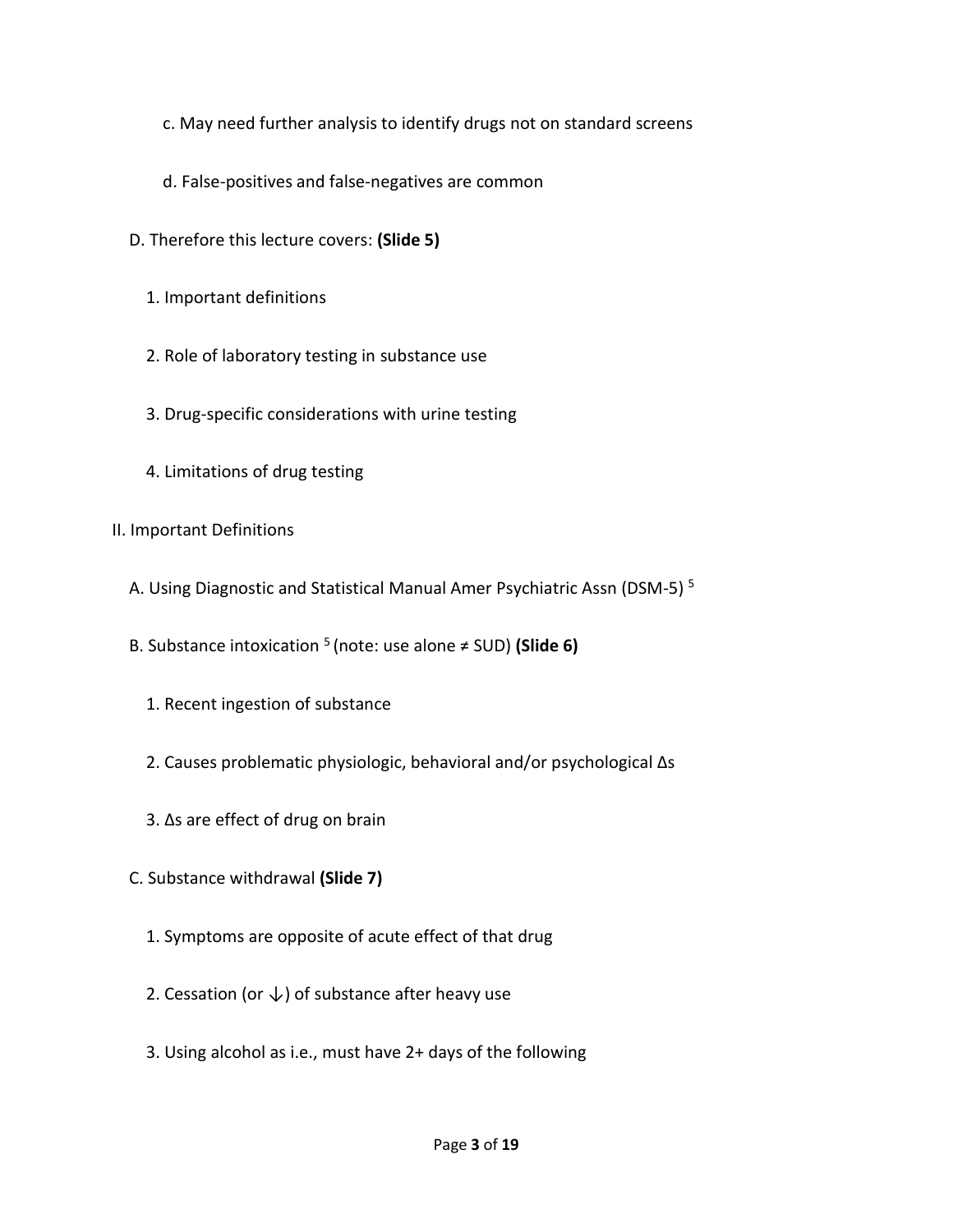- a.  $\uparrow$  Blood pressure, +/or pulse, +/or sweating
- b. Hand tremor
- c. Insomnia
- d. Nausea +/or vomiting
- e. Anxiety
- D. Technical definitions used in lecture **(Slide 8)**
	- 1.Metabolite = breakdown product of drug metabolism
	- 2. Pharmacokinetics = what body does to the drug, including the 4 steps of:
		- a. Absorption how and how much drug enters the body
		- b. Distribution where drug goes in body (blood, fat, urine, hair, etc.)
		- c. Metabolism how body alters drug in the process of breaking it down
		- d. Elimination how drug/metabolite is eliminated
	- 3. Half-life = time taken for [drug] in body to decrease by  $\frac{1}{2}$
- III. Characteristics of laboratory testing in substance use **(Slide 9)**
	- A. Test clinical suspicion of drug use based on: **(Slide 10)**
		- 1. History suggesting substance use  $6,7$ 
			- a. Past history of substance misuse
			- b. Family or romantic partner with history of SUD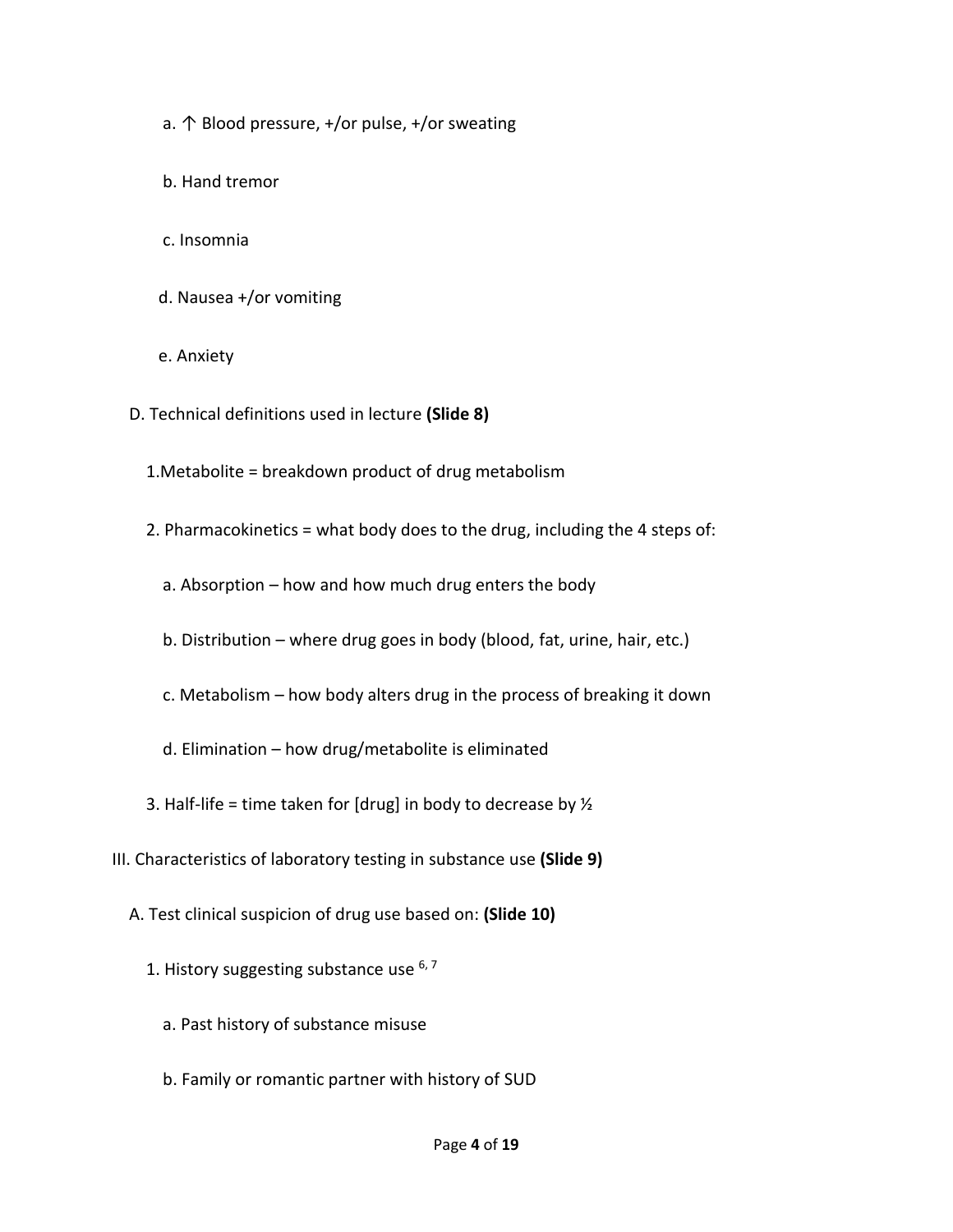- c. Ongoing issues suggesting SUD:
	- 1'. Sleep disturbances
	- 2'. Failure to fulfill responsibilities
	- 3'. Disrupted familial and social relationships
	- 4'. Engagement in high risk sexual behavior
- 2. Physical exam findings suggesting substance use <sup>8</sup>
	- a. Poor grooming/hygiene (i.e. unkempt, body odor)
	- b. Signs of injection drug use (i.e. scars at injection sites)
	- c. Significant weight  $\uparrow$  or  $\downarrow$
	- d. Evidence of acute intoxication:
		- 1'. Slurred speech
		- 2'. Unsteady gait
		- 3'. Dilated or constricted pupils
		- 4'. Bizarre or atypical behavior (i.e. aggressive behavior or laughing inappropriately)
		- 5'. Abnormal vital signs (i.e., rapid pulse or high blood pressure)
		- 6'. Skin flushing or sweating
- B. Lab testing for substance use affected by: **(Slide 11)**
	- 1. Pharmacokinetics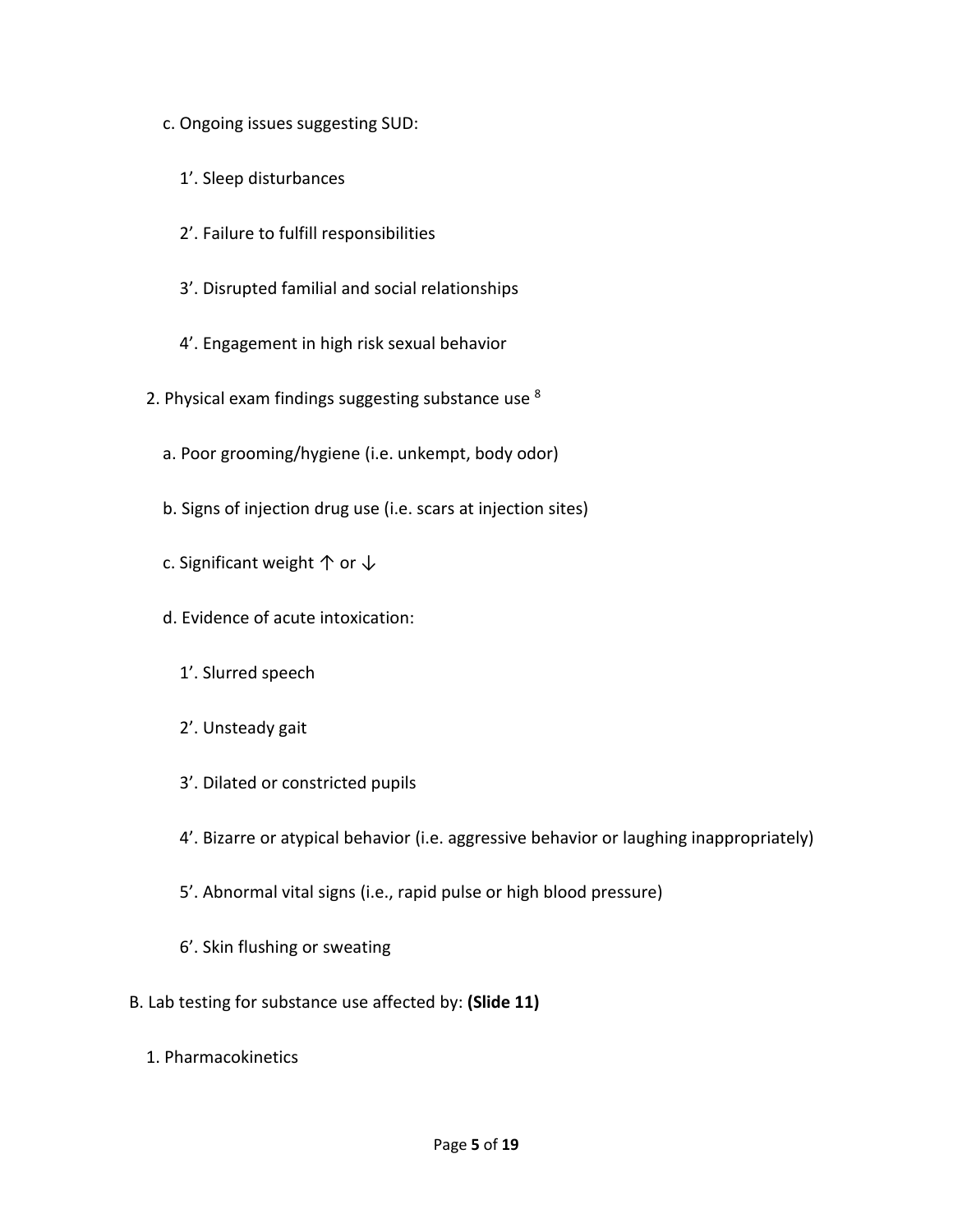- a. Fast metabolism can  $\rightarrow \downarrow$  drug in blood/tissues
- b. Drug use missed if concentration too low
- c. Affected by time remains in tissue
	- 1'. Diazepam (Valium) sometimes positive up to 30 days
	- 2'. Cocaine may be positive for only 2 days
- d. Absorption: not detected if tested too early after use & drug not in tissues
- 2. Strategies for detection
	- a. Direct = detect drug or metabolite (breakdown product)
	- b. Indirect = detect secondary effects (alteration of body tissue/structure)
- C. Types of testing
- 1. Urine testing <sup>9</sup> **(Slide 12)**
	- a. First drug screen usually antibody (Ab)-based immunoassay
		- 1'. Antibody binds to molecules  $\rightarrow$  rxn = drug present
		- 2'. Advantages <sup>10</sup>
			- a'. Urine collection is non-invasive
			- b'. Results quickly available
			- c'. Low cost
		- 3'. Disadvantages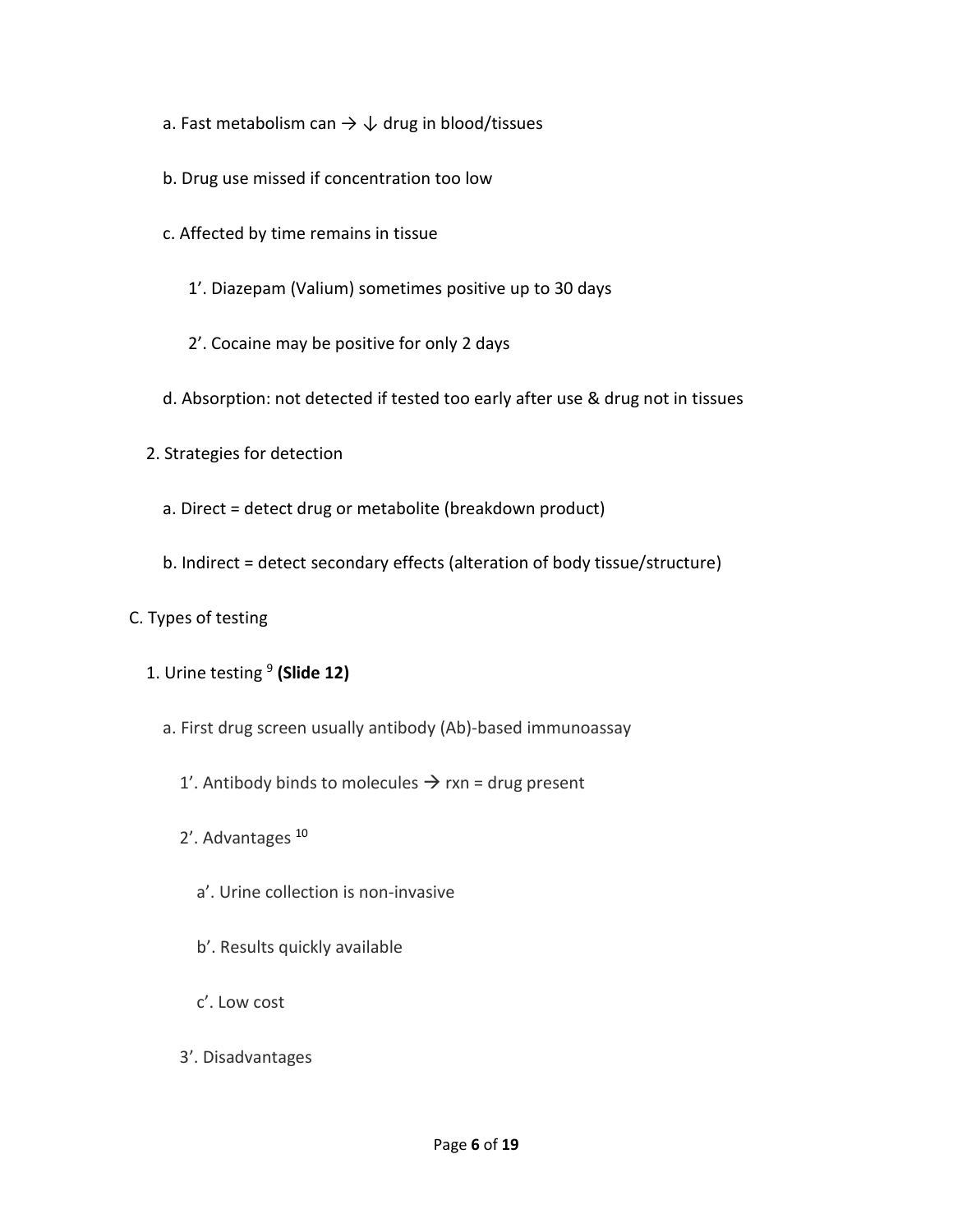a' Cross-reactivity w/ similar molecules $\rightarrow$  false-positive (i.e, poppy seed vs opioid)

- b'. Doesn't identify all drugs/metabolites → false-negatives
- c'. Cheating can occur (i.e. using a friend's urine)
- $d'$ . Detection rates vary b/t different manufacturers<sup>11</sup>
- e'. Package info from manufacturers not always reliable <sup>12</sup>

## b. Confirmatory urine testing usually gas chromatography-mass spectroscopy

- 1'. Need order to confirm first test or for additional info
- 2'. Quantify & identify specific drugs/metabolites
- 3'. Requires an expert to do
- 4'. More expensive, time-consuming & cost  $\rightarrow$  less available

# 2. Blood testing **(Slide 13)**

- a. Direct biomarkers
	- 1'. Advantages
		- a'. Can quantify amount substance consumed
		- b'. Can monitor concentration ∆s over time
		- c'. Results quickly available
	- 2'. Disadvantages
		- a'. Detects recent ingestion only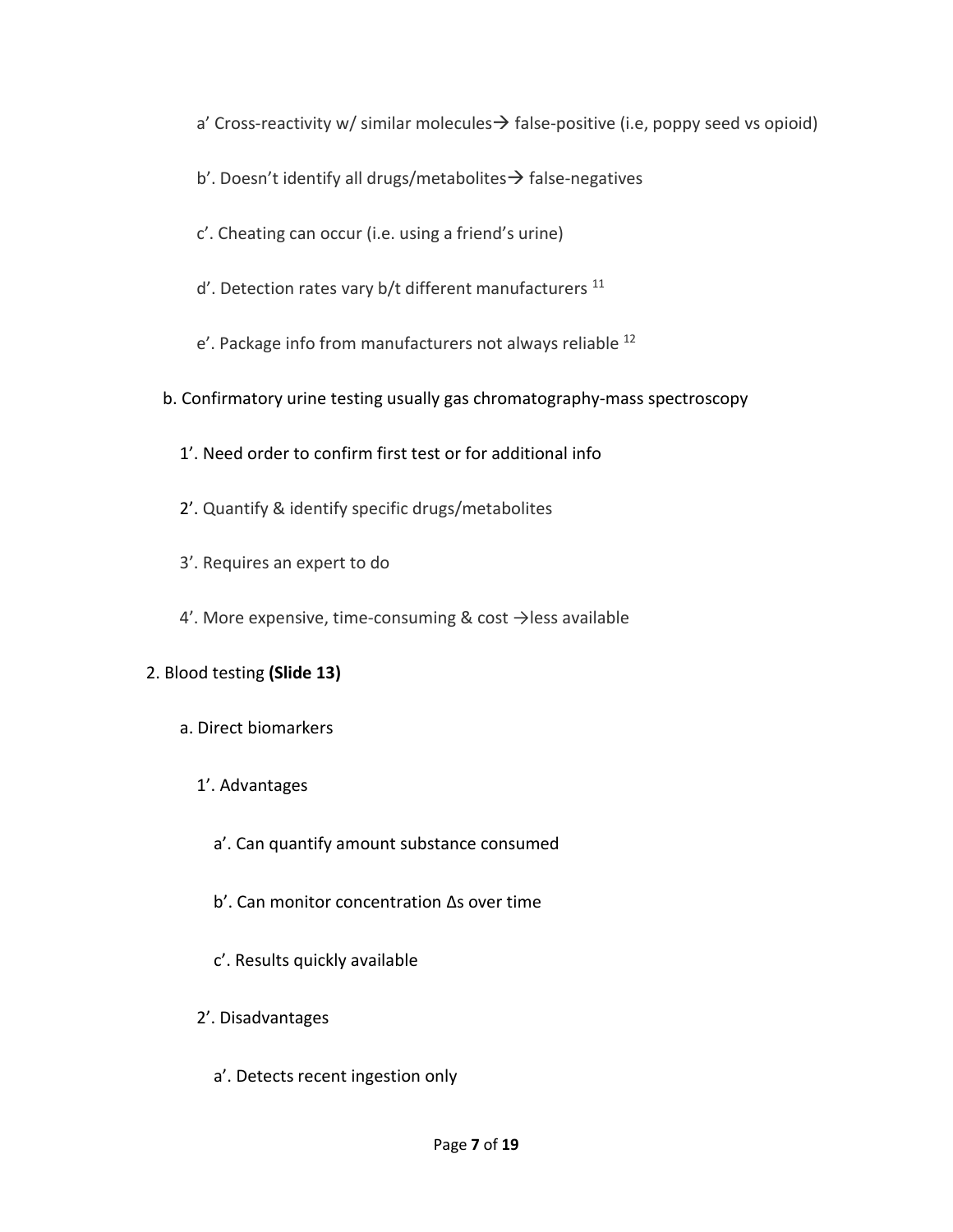- b'. Will be negative after short period of abstinence
- 3'. Example blood alcohol concentration (BAC) <sup>13</sup> **(Slide 14)**
	- a'. Determine amount of EtOH used
	- b'. Monitor ∆s in BAC over time
	- c'. Can predict impairment with BAC, i.e.:
		- 1". 0.05g/100 ml blood (50 mg/100 ml)  $\rightarrow \sqrt{\ }$  coordination
		- 2''. 0.08% = legal limit, above which considered unsafe to drive
		- 3''. 0.40% (400 mg/100 ml) = coma or death may occur
- b. Indirect biomarkers 14, 15 **(Slide 15)**
	- 1'. Advantages
		- a'. Will detect heavy, chronic use of substance
		- b'. Slower return to normal levels after abstinence (i.e., 2+ weeks for some)
	- 2'. Disadvantages
		- a'. Can be falsely ↑ from meds, health, etc.
		- b'. Some take up to 5 days for results
	- 3'. Serum aminotransferases (i.e. liver functions tests or LFTs) **(Slide 16)**
		- a'. LFTs incl. aspartate aminotransferase (AST) & alanine aminotransferase (ALT)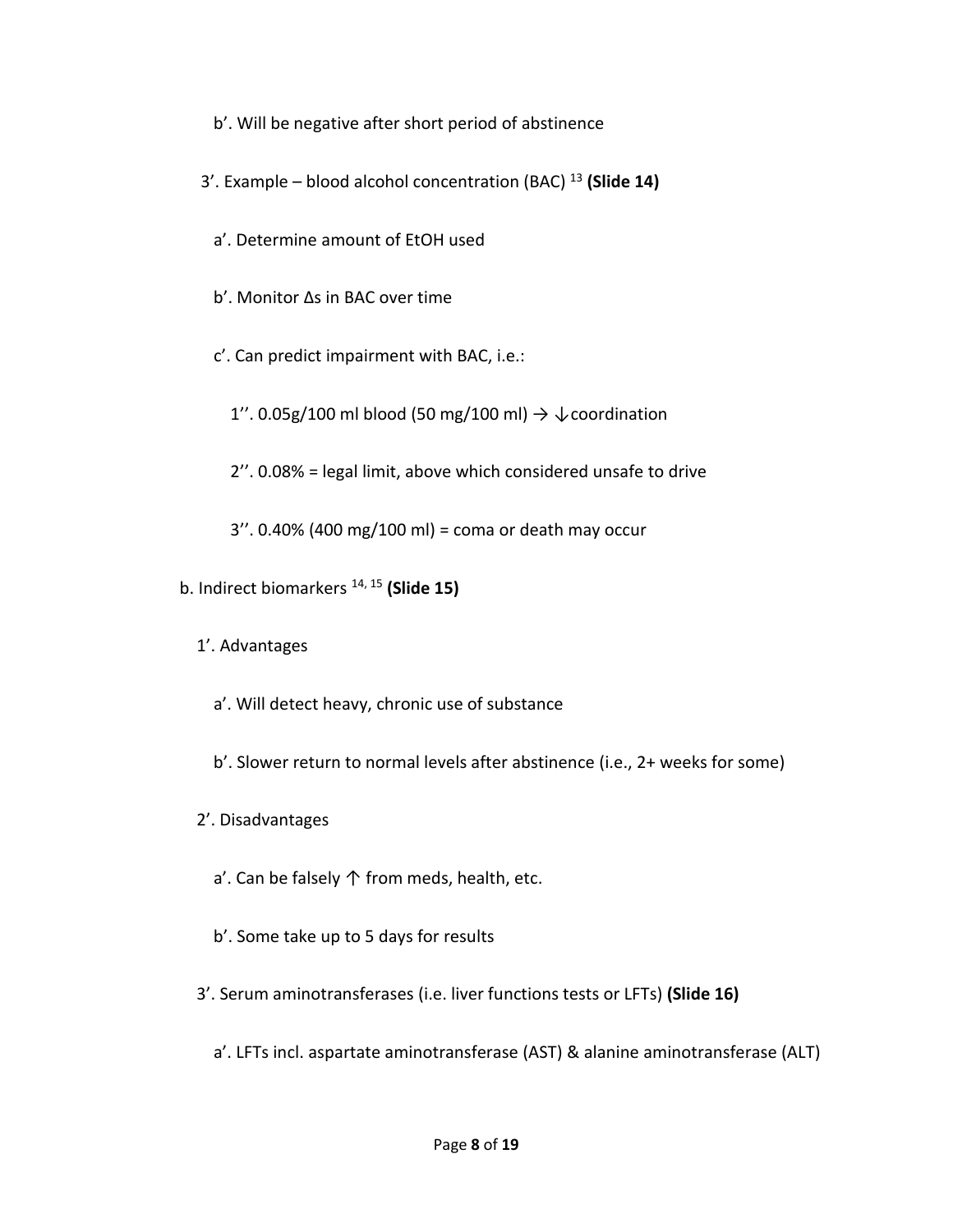b'. AST and ALT part of complete metabolic profile (CMP)

c'. AST/ALT ratio of > 2:1 may indicate liver damage due to EtOH

4'. Mean corpuscular volume (MCV)

a'. Measure of red blood cell size

b'. MCV ↑ w/ chronic, heavy EtOH use

c'. Timing: abstinence  $\rightarrow \downarrow$  MCV in 3 months

- 3. Hair testing <sup>17</sup> **(Slide 17)**
	- a. Drug deposited in follicles  $\rightarrow$  presence in hair
	- b. Hairs cut and sent for testing
	- c. Advantages
		- 1'. Difficult to cheat
		- 2'. Detects patterns of long-term use
		- 3'. Non-invasive
	- d. Disadvantages
		- 1'. Limited substances can be detected
		- 2'. Significant time lag until results
		- 3'. Positive test  $\rightarrow$  expensive replication
		- 4'. Cosmetic hair treatments (bleaching/perming)  $\rightarrow$  false-negatives <sup>18</sup>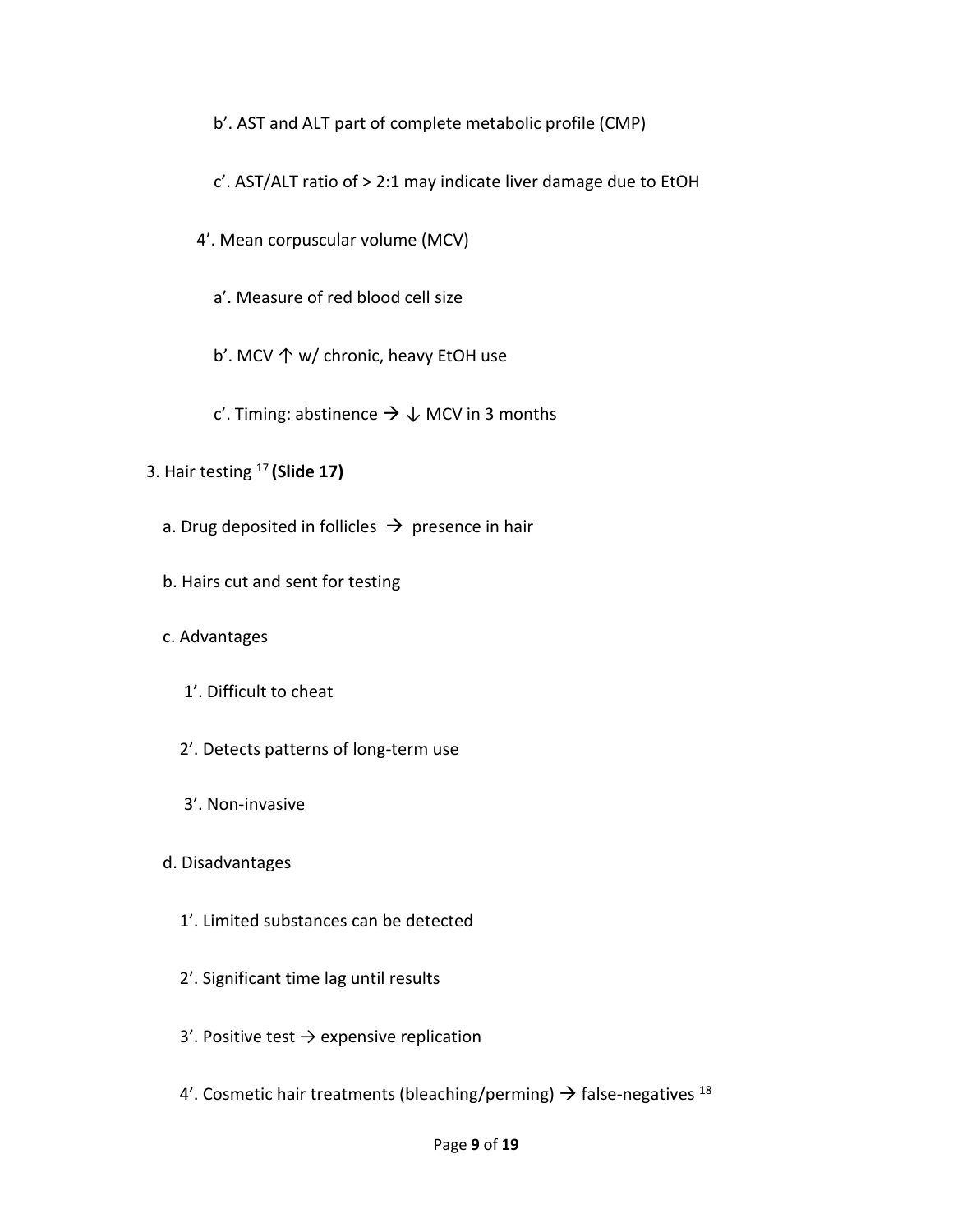IV. Drug-specific concerns w/ urine testing (most common test in practice) **(Slide 18)**

- A. Important general considerations **(Slide 19)**
	- 1. Diff. manufacturers have urine tests w/ varying detection of drugs
	- 2. Therefore, best practice  $\rightarrow$  call the lab you are using for info about urine test
	- 3. Ask for assistance to interpret results when unsure
- B. Cannabis screen **(Slide 20)**
	- 1. 1° psychoactive component is tetrahydrocannabinol (THC)
	- 2. Detects inactive metabolite of THC
	- 3. Dronabinol, efavirenz, pantoprazole  $\rightarrow$  false-positive
	- 4. THC = stored in fat tissues  $\rightarrow$  slowly released back into blood
	- 5. Detected 3-5 days (for rare use); 10-30 days (for chronic use)
	- 6. Positive test identifies past use  $\neq$  level of impairment/acute intoxication
- B. Opioids <sup>10</sup> **(Slide 21)**
	- 1. Opiates = naturally occurring opioids; "opioids" includes synthetic
		- a. Opiate screen
			- 1'. Reliably detects morphine & codeine (in Tylenol #3)
			- 2'. Other opioids may be +/- on screens
				- a'. Hydrocodone (in Norco)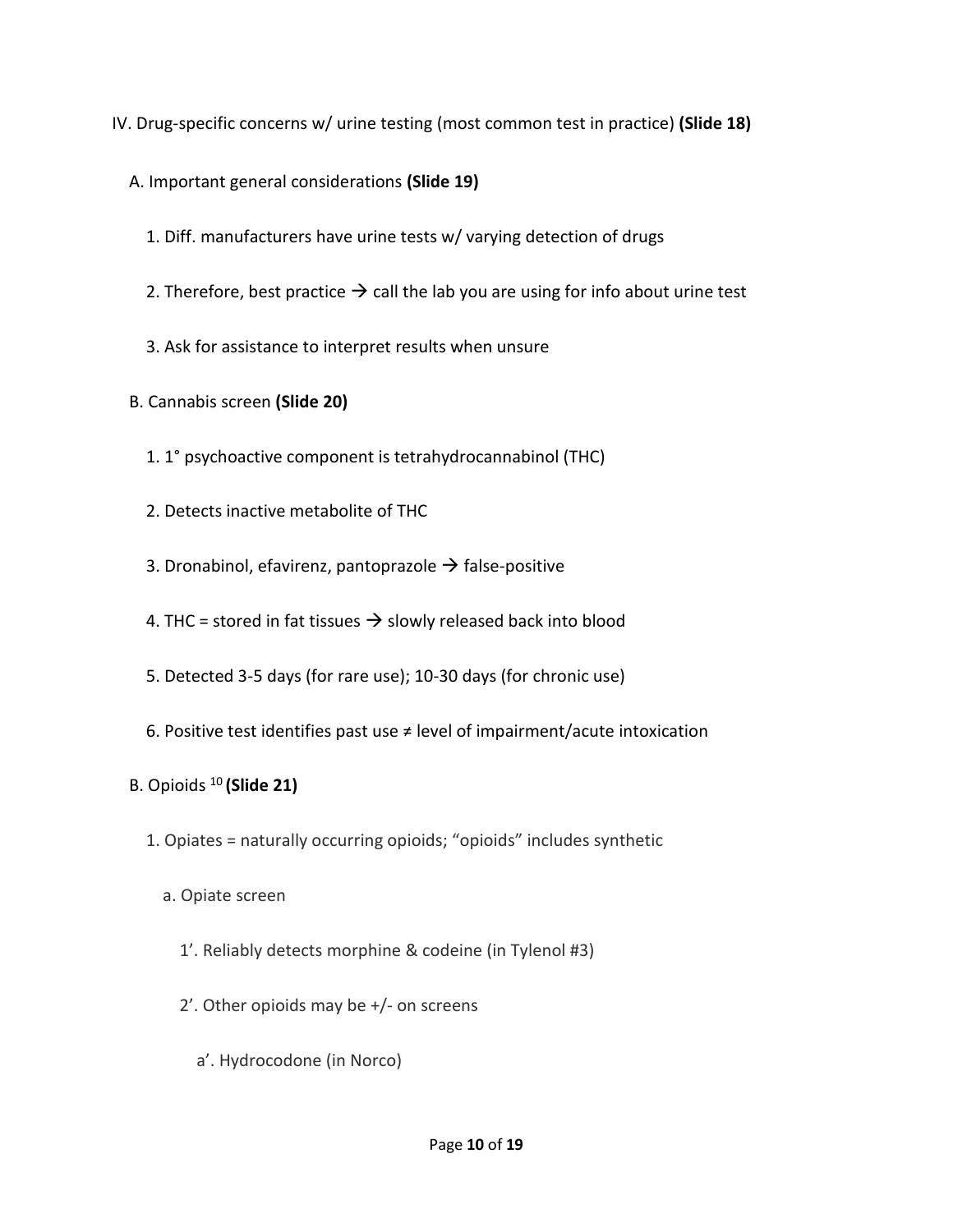- a'. Hydromorphone (Dilaudid)
- a'. Oxycodone (OxyContin)
- b. Detected for 1-2 days
- c. Positive result w/ heroin b/c breaks down  $\rightarrow$  6-monoacetylmorphone  $\rightarrow$  morphine
- d. To differentiate heroin & morphine test for 6-monoacetylmorphone
- 2. False-positives may occur w/: **(Slide 22)**
	- a. Dextromethorphan (Robitussin)
	- b. Diphenhydramine (Benadryl)
	- c. Poppy seeds
	- d. Verapamil (Isoptin: blood pressure med)
	- e. Rifampin (Rifadin: antibiotic)
- 3. Semisynthetic & synthetic opioids <sup>10</sup> **(Slide 23)**
	- a. I.e., oxymorphone, buprenorphine, fentanyl, methadone
	- b. Metabolites don't include morphine or codeine  $\rightarrow$  false-negative on screens
	- c. Urine test for specific opioid of concern needs to be ordered
	- d. Detection times vary (i.e. methadone up to 11 days; buprenorphine up to 4 days)
- C. Benzodiazepine screen **(Slide 24)**
	- 1. Each manufacturer's test is unique  $\rightarrow$  difficult to interpret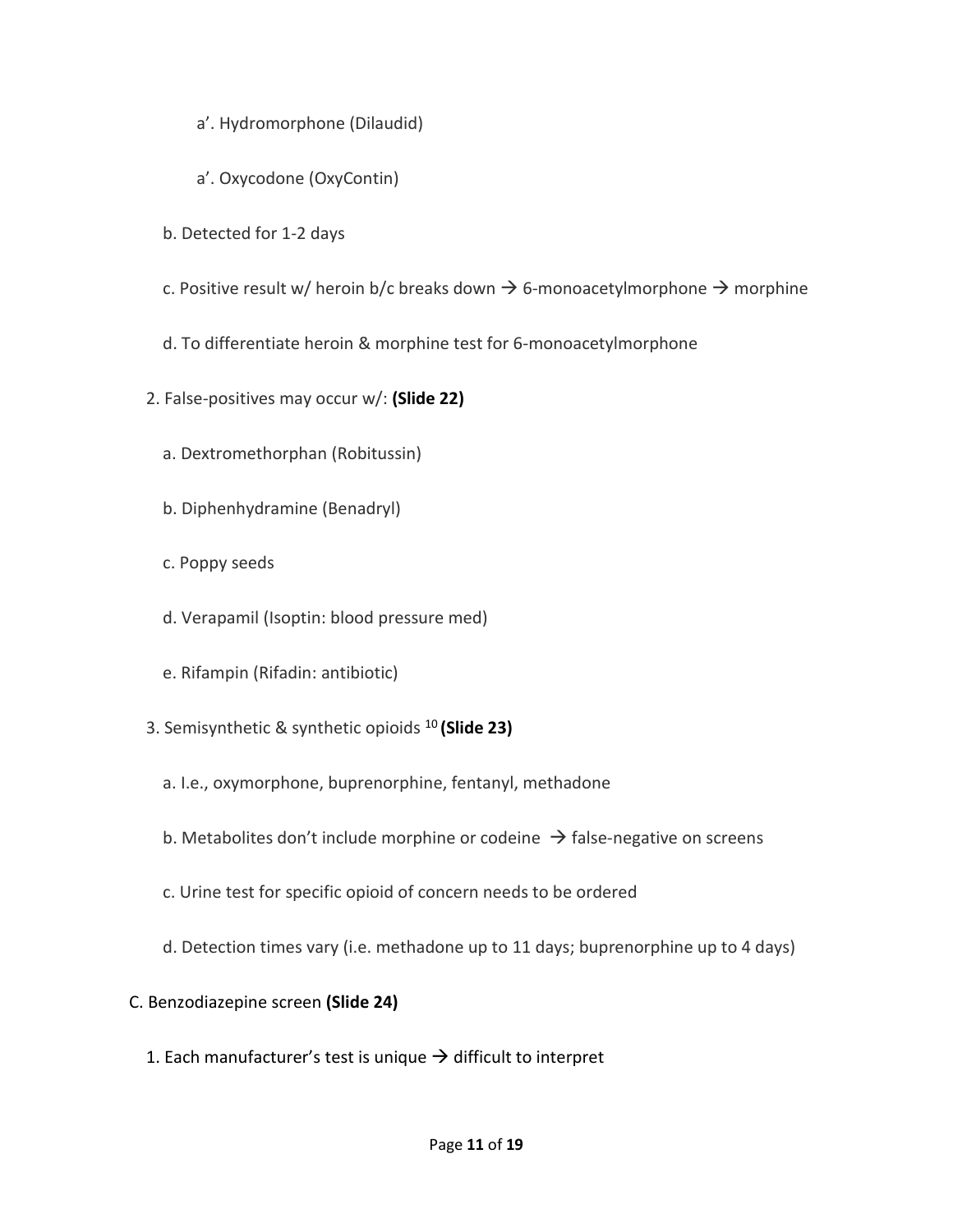- 2. Typically detects oxazepam (1° metabolite of some benzos i.e. diazepam)
	- a. Not all benzos metabolize to oxazepam  $\rightarrow$  false-negatives may occur w/:
		- 1'. Alprazolam (Xanax)
		- 2'. Clonazepam (Klonopin)
		- 3'. Lorazepam (Ativan)
	- b. Benzo-like hypnotics (sleeping agents) are not detected in benzo screen
		- 1'. Eszopiclone (Lunesta)
		- 2'. Zaleplon (Sonata)
		- 3'. Zolpidem (Ambien)
- 3. Drugs w/o oxazepam as a metabolite need special order to detect
- 4. Benzos w/ long half-lives (i.e. diazepam) → detected up to 30 days **(Slide 25)**
- 5. Benzos w/ short half-lives (i.e. lorazepam)  $\rightarrow$  detected up to 3 days
- 6. Few false-positives except for:
	- a. Sertraline (antidepressant)
	- b. Oxaprozin (anti-inflammatory)
	- c. Efavirenz (antiretroviral)
- D. Amphetamine screen <sup>23</sup> **(Slide 26)**
	- 1. "Amphetamines" = amphetamine and methamphetamine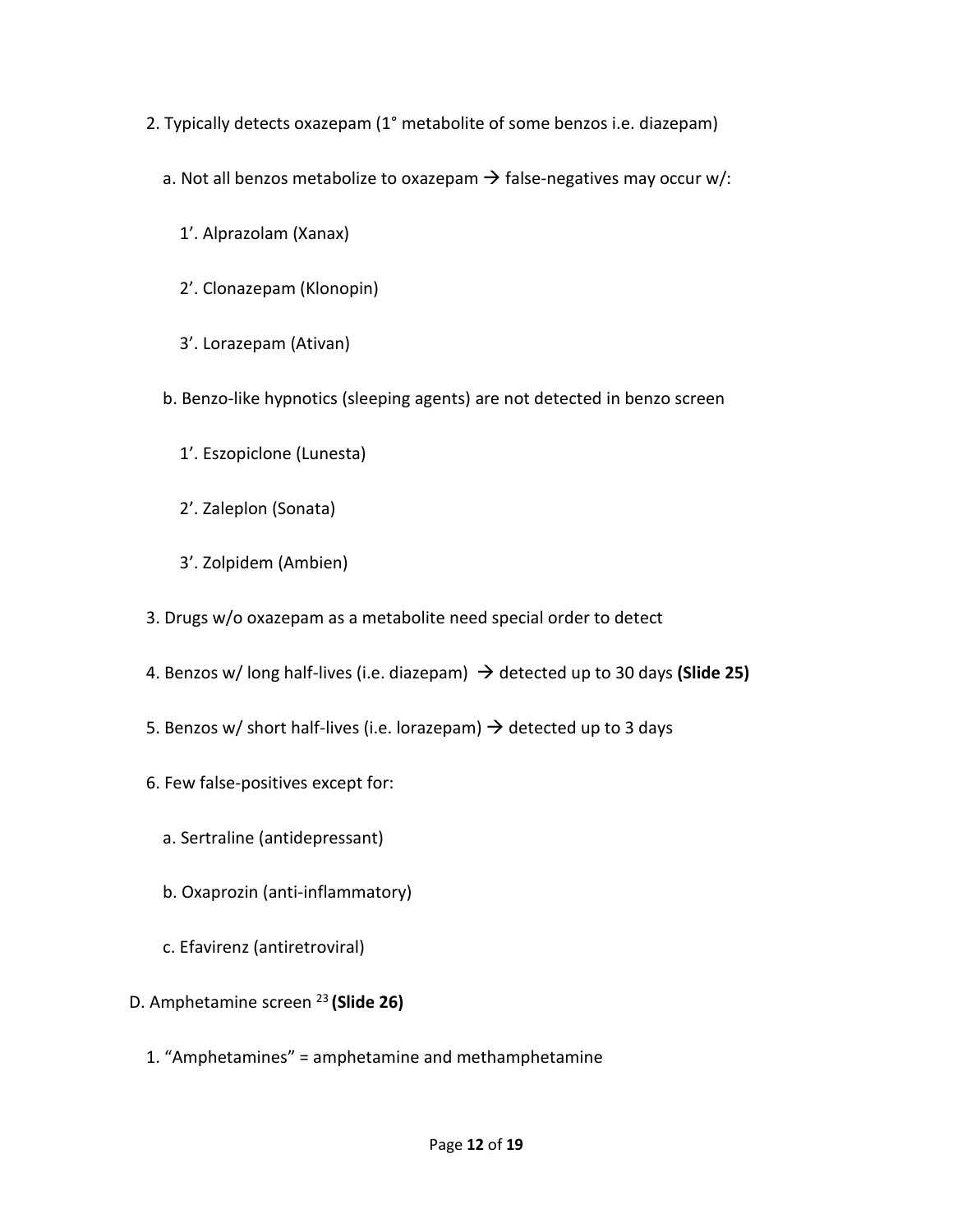- 2. Amphetamine screen  $\rightarrow$  detects amphetamine (metabolite of methamphetamine)
- 3. Mass spectrometry confirmation needed to identify methamphetamine
- 4. Testing isomer distribution determines source of methamphetamine  $^{24}$ 
	- a. ↑ D-methamphetamine in rx medication or illicit source
	- b. ↑ L-methamphetamine in OTC vasoconstrictors
	- c. >20% D-methamphetamine in sample = rx med or illicit source
- 5. Detected 1 day (rare use); 2-4 days (chronic use)
- 6. Cross-reactivity w/ other agents → many false-positives, i.e.: **(Slide 27)**
	- a. Attention-deficit/hyperactivity disorder (ADHD) meds
		- 1'. Amphetamine (Adderall) & lisdexamfetamine (Vyvanse)
		- 2'. Methylphenidate (Ritalin and Concerta) usually ≠ positive
	- b. Pseudoephedrine & l-methamphetamine (in OTC decongestants)
	- c. Propranolol & atenolol (blood pressure meds)
	- d. Bupropion, trazodone, selegiline, chlorpromazine & thioridazine (psych meds)
	- e. Ranitidine (anti-histamine; for heartburn)

## E. Cocaine screen **(Slide 28)**

- 1. Detects benzoylecgonine (1° metabolite of cocaine)
- 2. No cross-reactivity w/ other substances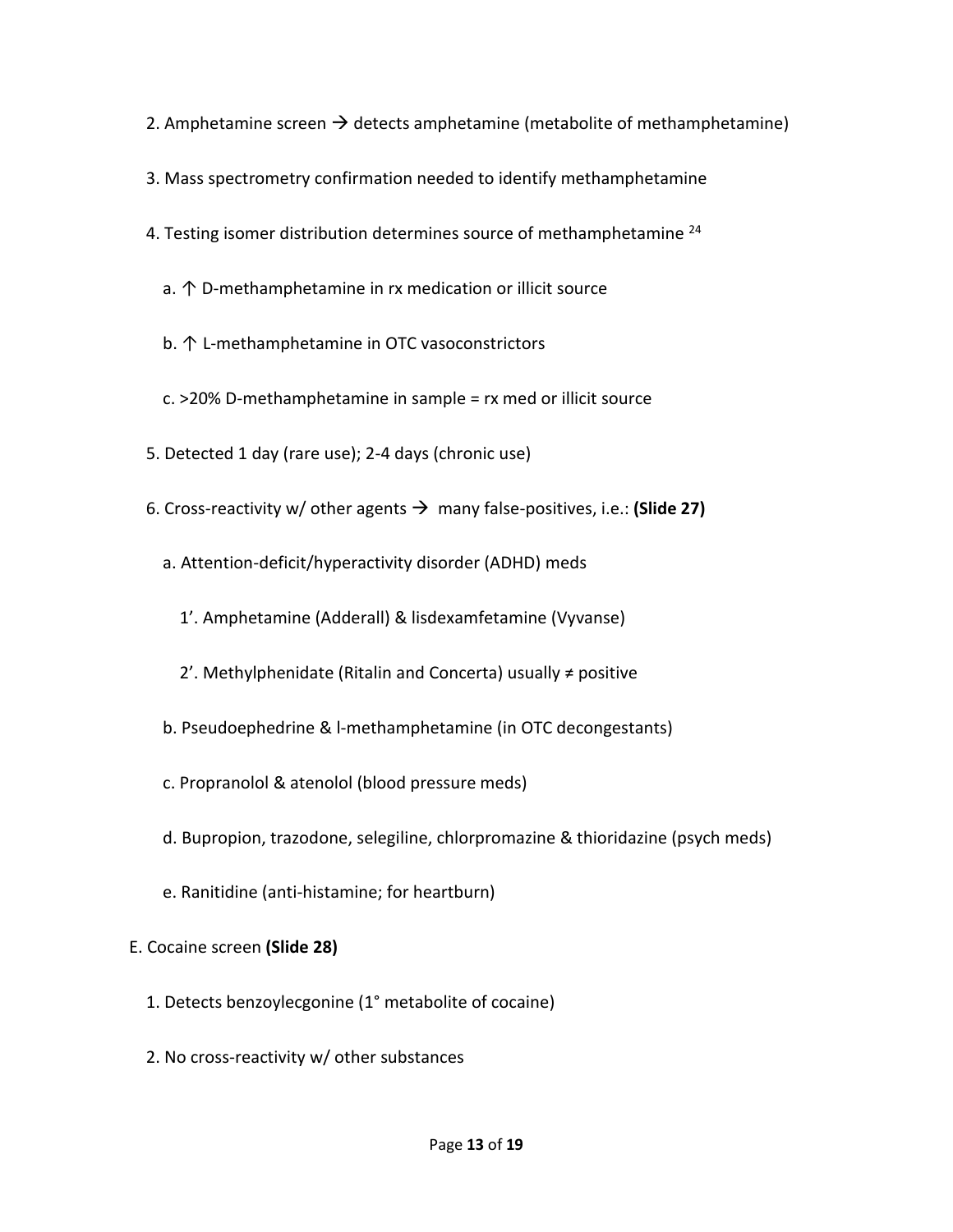- 3. Coca tea  $\rightarrow$  false-positive b/c contains cocaine <sup>25</sup>
- 4. Detected 2-4 days

# V. Limitations **(Slide 29)**

- A. Some drugs not easily detected require additional analysis: **(Slide 30)**
	- 1. Synthetic marijuana <sup>26</sup>
		- a. ≠ THC metabolites
		- b. Chemistry ∆ing as new compounds produced
		- c. Additional testing for cannabinoids in synthetic marijuana (i.e. JWH-018 or JWH-073)
	- 2. Club drugs like 3,4-methylenedioxymethamphetamine (MDMA ) a.k.a. ecstasy
- a. Not usually positive under amphetamines screen <sup>27</sup>
	- b. Detected 1-2 days <sup>28</sup>
	- B. Common clinician errors **(Slide 31)**
		- 1. Using standard urine screen only to r/o drug use
			- a. Many substances not tested in standard urine screen
			- b. Not knowing drugs included in hospital's standard urine screen
		- 2. No knowledge of causes of false-positives and false-negatives
			- a. False-positives: cross reactivity, contamination of sample
			- b. False-negatives: Low [drug] does not meet threshold for detection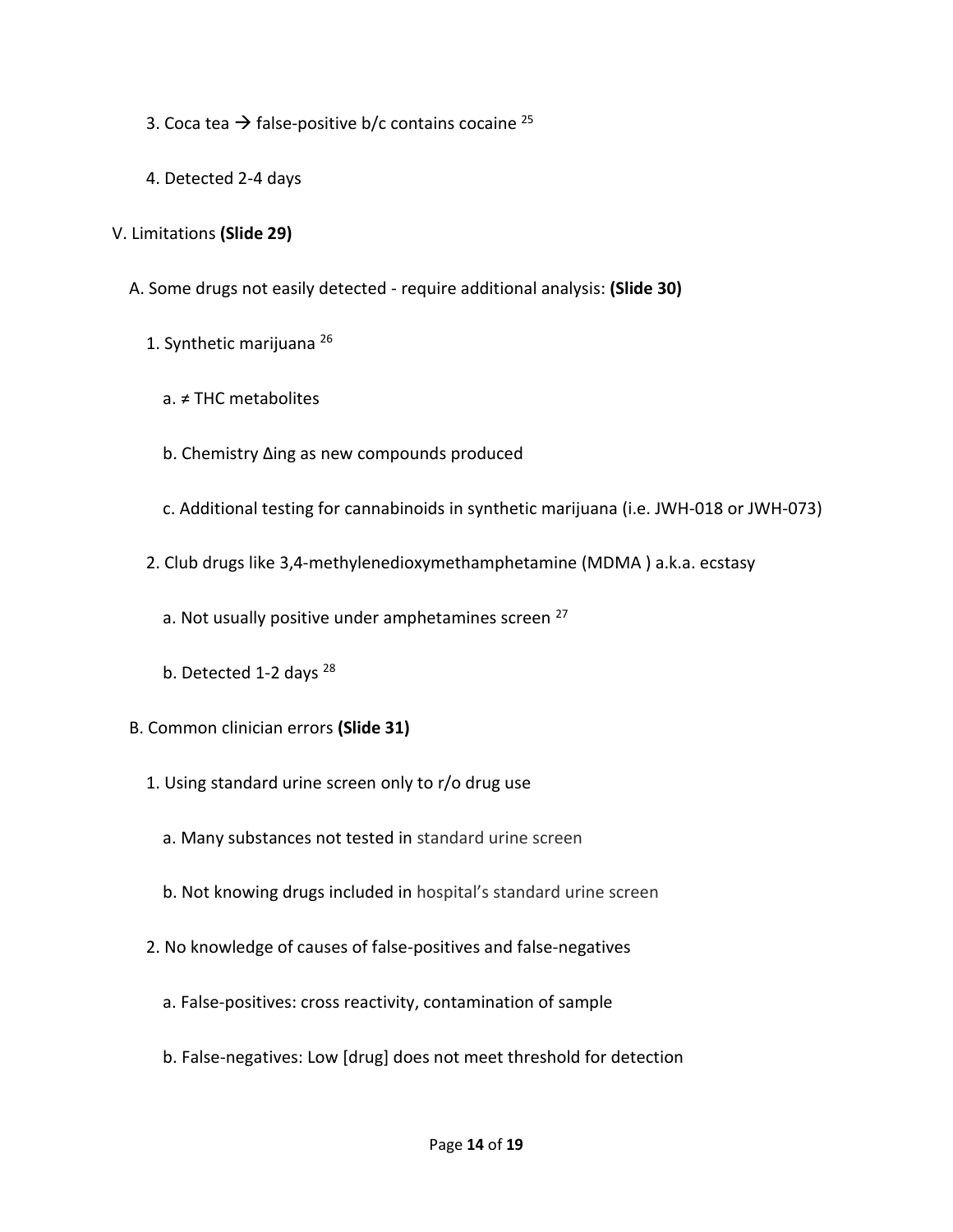C. There can be tampering with urine samples <sup>29</sup>**(Slide 32)**

1. Adulterants

- a. Substances added to urine sample (i.e., OTC eye drops, ammonia)
- b. Suspect w/ abnormal urine chemistry  $(\downarrow/\uparrow)$  acidity,  $\uparrow$  [nitrate])

2. Dilution

- a. Intentional fluid over-ingestion  $\sqrt$  [urine drug]
- b. Suspect w/ dilute urine ( $\downarrow$  [creatinine],  $\downarrow$  specific gravity)
- 3. Substitution **(Slide 33)**
	- a. Use of another person's, old, or synthetic urine
	- b. Suspect w/ abnormal urine properties (i.e., temperature, chemistry)
- 4. False attribution  $-$  claimed use of one chemical to hide another  $^{28}$ 
	- a. Amphetamines phenylephrine (OTC decongestant)
	- b. Opioids poppy seeds, quinolones (antibiotic)
	- c. Benzodiazepines sertraline (anti-depressant)
	- d. PCP dextromethorphan (cough suppressant)
	- e. Cannabinoids proton pump inhibitors (OTC heartburn Rx)
- D. Lab errors can occur i.e. samples can get mixed or contaminated
- VII. Conclusions/Take Home messages **(Slide 34)**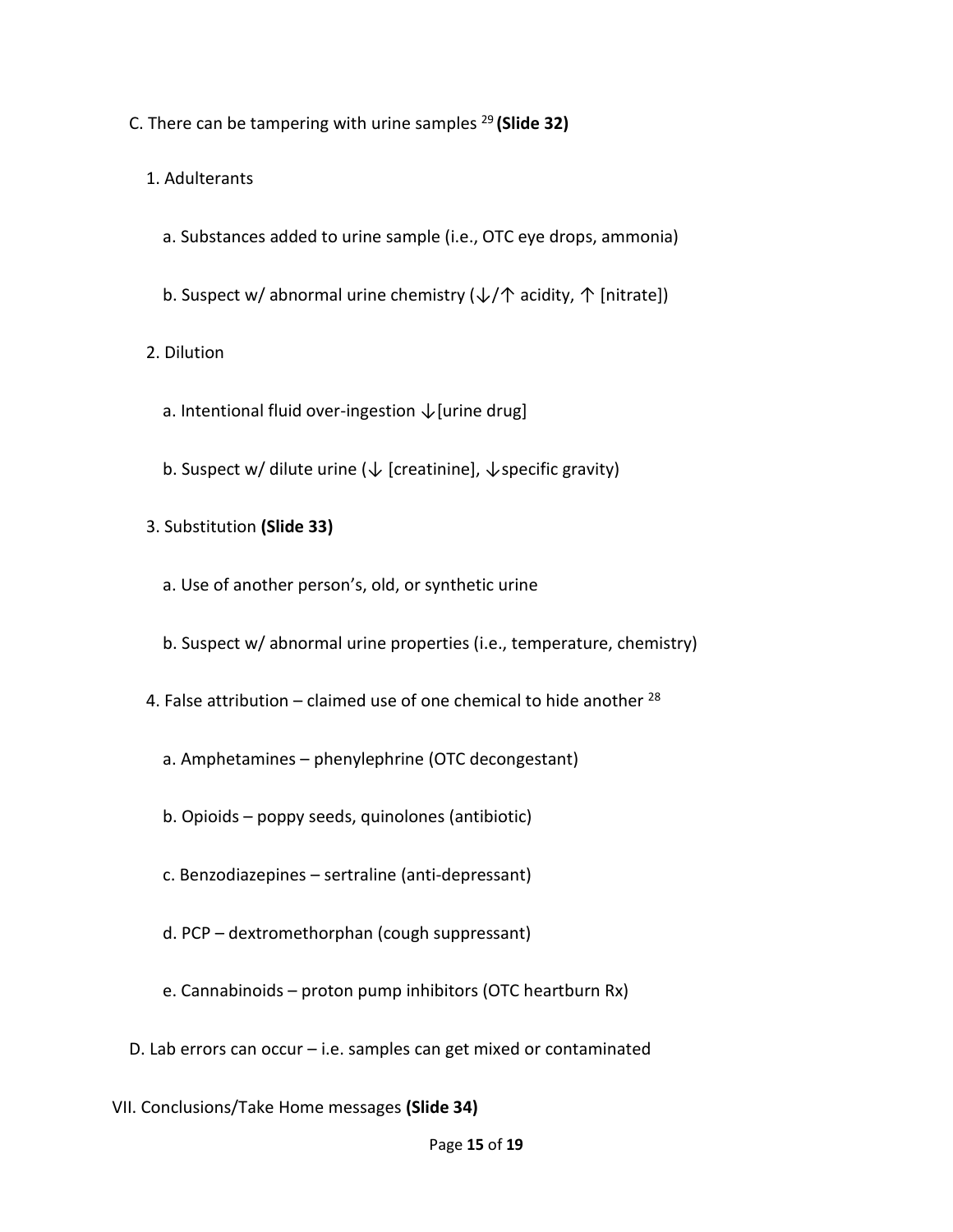- A. Various methods of lab testing are clinically useful in addiction medicine
- B. Direct and indirect biomarkers provide different types of data in blood testing of alcohol
- C. Physicians need to understand limitations of urine drug screen to correctly interpret
- D. Understanding limitations of testing can guide further assessment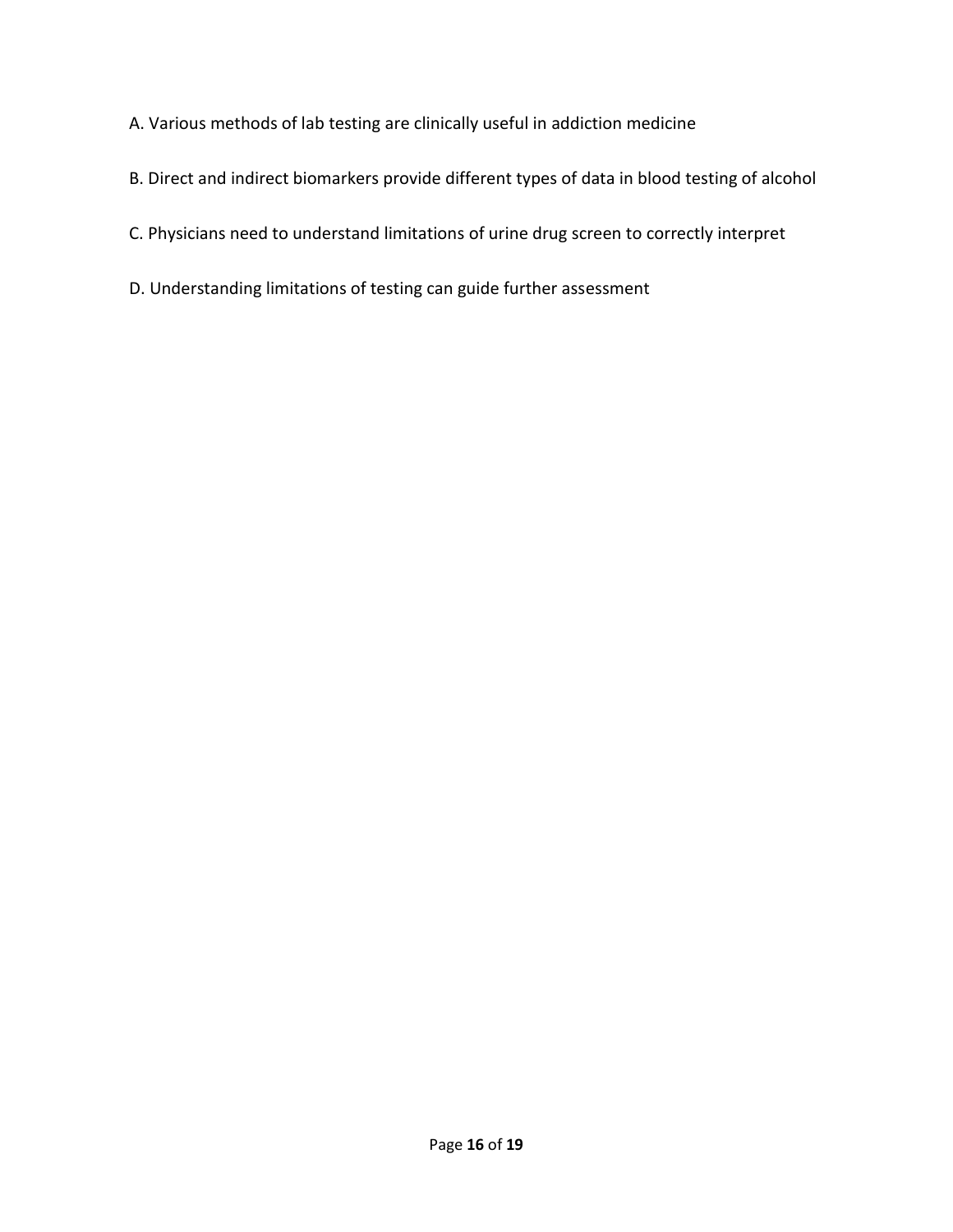# References

- 1. Substance Abuse and Mental Health Services Administration. (2019). Key substance use and mental health indicators in the United States: results from the 2018 National Survey on Drug Use and Health (HHS Publication No. PEP19-5068, NSDUH Series H-54). Rockville, MD: Center for Behavioral Health Statistics and Quality, Substance Abuse and Mental Health Services Administration. Retrieved from [https://www.samhsa.gov/data/.](about:blank)
- 2. Warner, E. & Lorch, E. (2014). Laboratory diagnosis. In Ries, R.K., Fiellin, D.A., Miller, S.C. & Saitz, R. (Eds.) *The ASAM principles of addiction medicine, 5th ed.* (pp. 331-341). Lippincott Williams & Wilkins.
- 3. Starrels, J.L., Fox, A.D., Kunins, H.V. & Cunningham, C.O. (2012). They don't know what they don't know: interneral medicine residents' knowledge and confidence in urine drug test interpretation for patients with chronic pain. *J Gen Intern Med; 27*(11): 1521-1527.
- 4. Reisfield, G.M., Webb, F.J., Bertholf, R.L., Sloan, P.A. & Wilson, G.R. (2007). Family physician's proficiency in urine drug test interpretation. *J Opioid Manag; 3*(6): 333-337.
- 5. American Psychiatric Association. DSM-5 Task Force. (2013). Diagnostic and statistical manual of mental disorders: DSM-5 (5th ed., pp. p.490-497). Arlington, Va.: American Psychiatric Association.
- 6. Substance Abuse and Mental Health Service Administration (SAMHSA). Risk and protective factors. (2019). Retrieved from [https://www.samhsa.gov/sites/default/files/20190718-samhsa-risk-protective](about:blank)[factors.pdf](about:blank)
- 7. Merikangas, K.R., Stolar, M., Stevens, D.E., Goulet, J., Preisig, M.A., Fenton, B., Zhang, H., O'Malley, S.S. & Rounsaville, B.J. (1998). Familial transmission of substance use disorders. *Arch Gen Psychiatry, 55*(11):973.
- 8. Giannini, A. J. (2000). An approach to drug abuse, intoxication and withdrawal. *Am Fam Physician, 61*(9):2763-2774.
- 9. Raouf, M. Bettinger, J.J., & Fudin, J. (2018). A practical guide to urine drug monitoring. *Fed Pract, 35*(4), 38-44.
- 10. Keary, C. J., Wang, Y., Moran, J. R., Zayas, L. V., & Stern, T. A. (2012). Toxicologic testing for opiates: understanding false-positive and false-negative test results. *The primary care companion for CNS disorders, 14*(4), PCC.12f01371. doi:10.4088/PCC.12f01371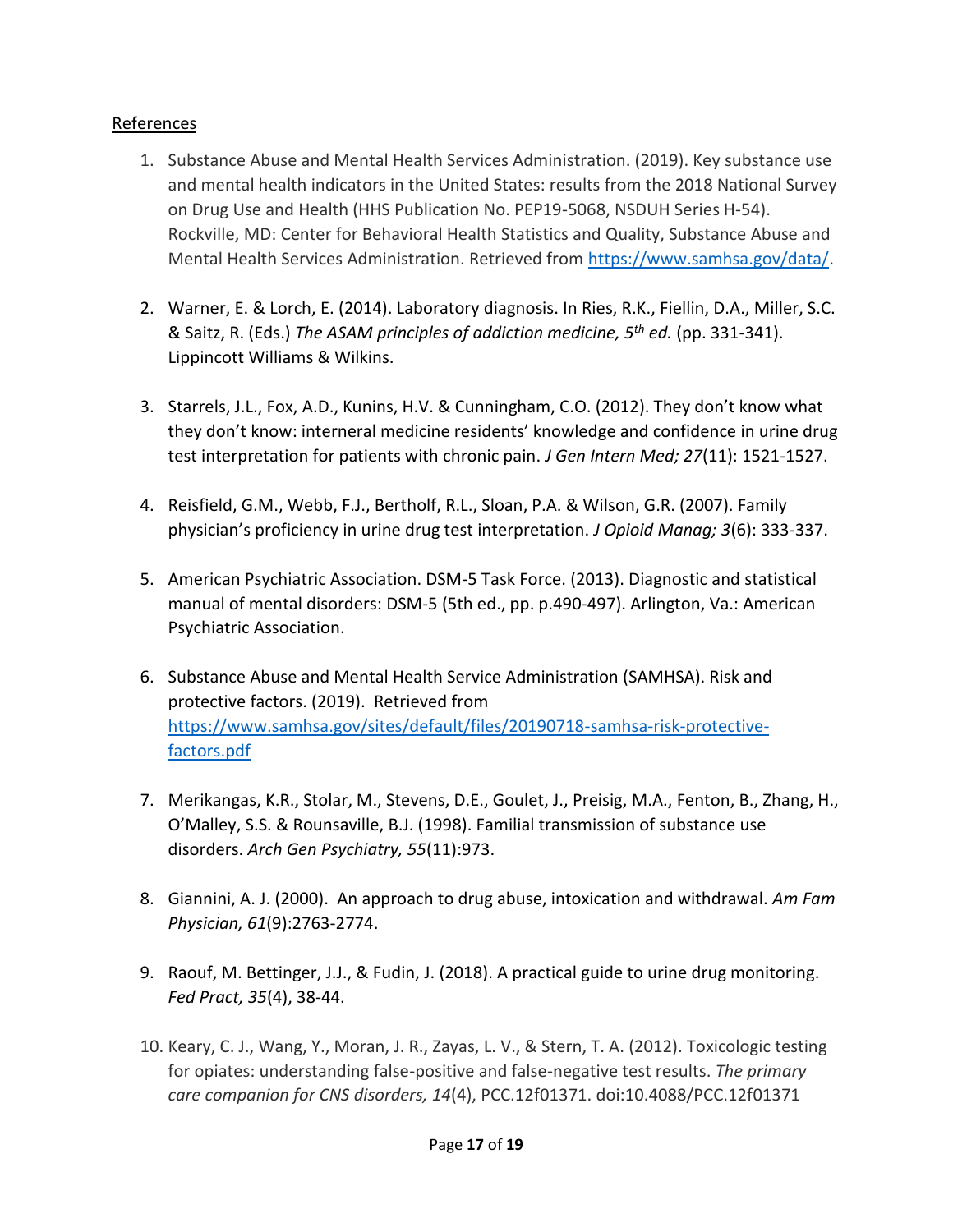- 11. Colbert, D.L. (1994). Drug abuse screening with immunoassays: unexpected crossreactivities and other pitfalls. *Br J Biomed Sci, 51*(2), 136-146.
- 12. Reschly-Krasowski, J.M. & Krasowski, M.D. (2018). A difficult challenge for the clinical laboratory: accessing and interpreting manufacturer cross-reactivity data for immunoassays used in urine drug testing. *Academic Pathology, 5*: 1-10.
- 13. Martin, E., Moll, W., Schmid, P., & Dettli, L. (1984). The pharmacokinetics of alcohol in human breath, venous and arterial blood after oral ingestion. *Eur J Clin Pharmacol, 26*(5), 619-626.
- 14. Allen, J.P.; Sillanaukee, P.; Strid, N. & Litten, R.Z. (2003). Biomarkers of Heavy Drinking. In J. P. W. Allen, V.B. (Ed.), Assessing Alcohol Problems - A Guide for Clinicians and Researchers (Second ed., Vol. NIH Publication No. 03–3745). Bethesda, MD: National Institute on Alcohol Abuse and Alcoholism.
- 15. Ingall, G. B. (2012). Alcohol biomarkers. Clin Lab Med, 32(3), 391-406. doi: +10.1016/j.cll.2012.06.003
- 16. De Giovanni, N. & Fucci, N. (2013). The current status of sweat testing for drugs of abuse: a review. *Curr Med Chem, 20*(4), 545-561.
- 17. Baciu, T., Borrull, F., Aguilar, C. & Calull, M. (2015). Recent trends in analytical methods and separation techniques for drugs of abuse in hair. *Anal Chim Acta, 856*, 1-26. doi: 10.1016/j.aca.2014.06.051
- 18. Van Elsue, N. & Yegles, M. (2019). Influence of cosmetic hair treatments on cannabinoids in hair: bleaching, perming and permanent coloring. *Forensic Sci Int, 297*, 270-276.
- 19. Gallardo, E., Barroso, M., & Queiroz, J. A. (2009). Current technologies and considerations for drug bioanalysis in oral fluid. *Bioanalysis, 1*(3), 637-667. doi: 10.4155/bio.09.23
- 20. Pil, K., & Verstraete, A. (2008). Current developments in drug testing in oral fluid. *Ther Drug Monit, 30*(2), 196-202. doi: 10.1097/FTD.0b013e318167d563
- 21. United States Drug Testing Laboratories (USDTL), Inc. Fingernail drug testing. (n.d.) Retrieved from [http://www.usdtl.com/testing/fingernail-drug-test-labs.](about:blank)